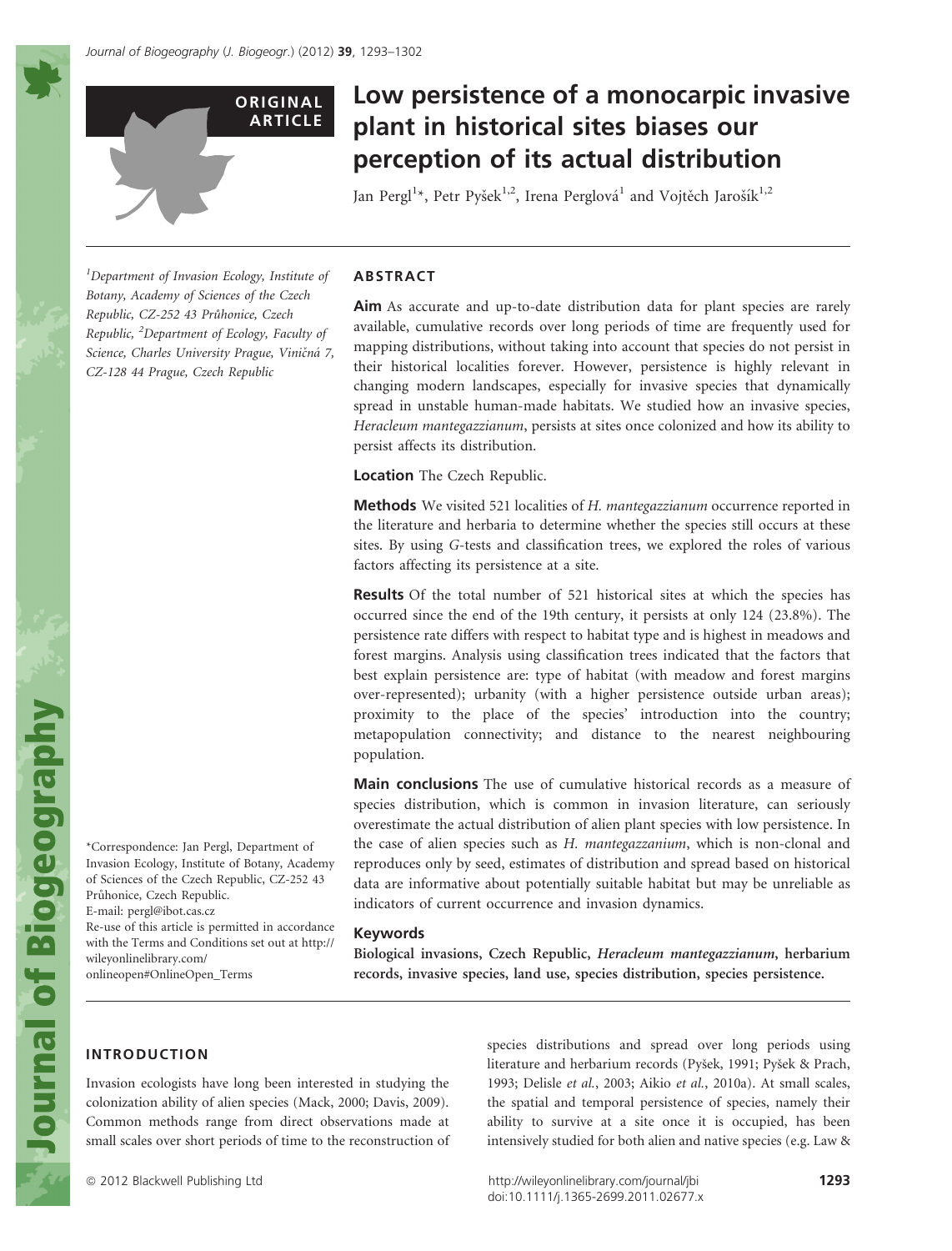Morton, 1996; Stöcklin & Fischer, 1999; Chesson, 2000; Tilman, 2004). At the landscape level, species persistence is affected by several factors, including the distribution of suitable habitats and their characteristics, and the metapopulation dynamics of species. The most important habitat characteristics include resource availability, disturbance regime, and habitat dynamics over time, which in modern landscapes reflect changes in land use (Davis et al., 2000; Vilà & Gimeno, 2001; Chytrý et al., 2005, 2008a,b).

Data on the persistence of species at large spatial scales and over longer periods of time are much more common for native species (Tingley & Beissinger, 2009) and have been used to address conservation issues, for example to evaluate the effectiveness of protection measures (Primack et al., 2009) and to assess long-term changes in species diversity (Pyke & Ehrlich, 2010). This applies mainly to small isolated populations of native species that are threatened by stochastic environmental and demographic processes or decreased fitness (Brassil, 2001; Dennis, 2002). However, there are only a few robust data sets that document how long these species persist in sites once they are colonized (e.g. for Swertia perenis, Lienert et al., 2002; for Dryopteris cristata, Landergott et al., 2000; and a multispecies study by Kery et al., 2006). For alien species that typically spread quickly and undergo large population fluctuations in space and time (Pyšek & Hulme, 2005), such data are even rarer, despite their utility for revealing the dynamics of plant invasions on a historical time-scale. To our knowledge, only two studies have addressed the historical persistence of alien species at a regional spatial scale: a study on three invasive clonal species in the Czech Republic (Fallopia japonica, F. sachalinensis and Rudbeckia laciniata; Pyšek et al., 2001) and a brief report on the persistence of the monocarpic perennial Heracleum mantegazzianum in Ireland (Wade et al., 1997). The latter study, however, was based on limited data resulting from a public inquiry and merely reported numbers of surviving populations.

Our understanding of the factors that shape the realized distribution of alien species following their invasion of a new range is limited and therefore represents a source of potential bias, especially when distribution is inferred from species records accumulated over time. Although methods for correcting non-detected occurrences exist (MacKenzie et al., 2002; Kery et al., 2006), they are rarely used. Generally, the lack of long-term data on population trends of invasive species (e.g. Müllerová et al., 2005) is compensated for by using correlative approaches based on reported species occurrences. Various approaches have been employed to account for missing records and variation in sampling intensity over time (Delisle et al., 2003; Wu et al., 2005; Aikio et al., 2010b).

Nevertheless, the potential to overestimate species distributions when considering all known records of occurrence (without accounting for persistence) is rarely acknowledged and has never been tested using rigorous data. What is largely neglected is that the mapped distribution may be smaller than reported or may differ from reality owing to local attrition and colonization. This is even more pronounced in the case of alien species, where most attention is paid to spread and dispersal processes over large distances (see Pyšek & Hulme, 2005 and references therein) or to colonization at the scale of individual habitats (Chytrý et al., 2008b). The distribution is also likely to be overestimated in species subjected to current or past control campaigns, and in species with fast spread and high population turnover such as short-lived annuals. In contrast, the persistence of clonal invasive species on a time-scale of decades to centuries is rather high (Pyšek et al., 2001; Lienert et al., 2002).

In this study, we explore the persistence of a monocarpic invasive species, Heracleum mantegazzianum, in sites and habitats that the species once invaded, at a spatial scale that includes the entire Czech Republic  $(78,000 \text{ km}^2)$ , and at a historical temporal scale of up to 120 years. Detailed data on the invasion history of this species in the Czech Republic are available. However, it is unclear how population dynamics, human-mediated and natural long-distance dispersal events, and recent eradication efforts have affected its distribution over time. We ask the following questions. (1) How does the species persist in sites once colonized? (2) What are the ecological and human-related factors that determine whether the species persists in a site or not? (3) What is the actual current distribution of H. mantegazzianum and how does it differ from the distribution that can be derived from the historical literature? Finally, if it is different, (4) what implications could such bias have on our perception of the ecology, distribution and historical invasion dynamics of alien species?

# MATERIALS AND METHODS

#### Study species

Heracleum mantegazzianum Sommier & Levier (Apiaceae) is a monocarpic, short-lived perennial hemicryptophyte that reproduces exclusively by seed (Krinke et al., 2005; Moravcová et al., 2006; Pergl et al., 2006). The species is able to self-pollinate, can produce up to 50,000 seeds per plant (Perglová et al., 2006), and has good dispersal ability (Moravcová et al., 2010; Pergl et al., 2011). Its native distribution is in the Western Greater Caucasus, where it grows in tall-herb meadows, forest clearings and along forest margins below the tree line (Ochsmann, 1996). In 1817 it was introduced to Europe as a garden ornamental and it is now considered as invasive or naturalized in many European countries, central Russia and North America (Page et al., 2006; Pyšek et al., 2008; DAISIE, 2009).

The species is harmful to humans on account of its phytotoxic sap (Nielsen et al., 2005). Its exotic appearance and enormous size (height of flowering plants up to 4.5 m), together with its direct effect on human health, made it popular among botanists, leading to a thorough knowledge of its biology and ecology (Ochsmann, 1996; Tiley et al., 1996; Page et al., 2006; Pyšek et al., 2007a), and to detailed historical information on its distribution in some countries (Pyšek & Pyšek, 1995; Pyšek et al., 2007b, 2008). It is known to have a negative effect on invaded plant communities, resulting in reduced native species diversity (Hejda et al., 2009; Thiele et al., 2010).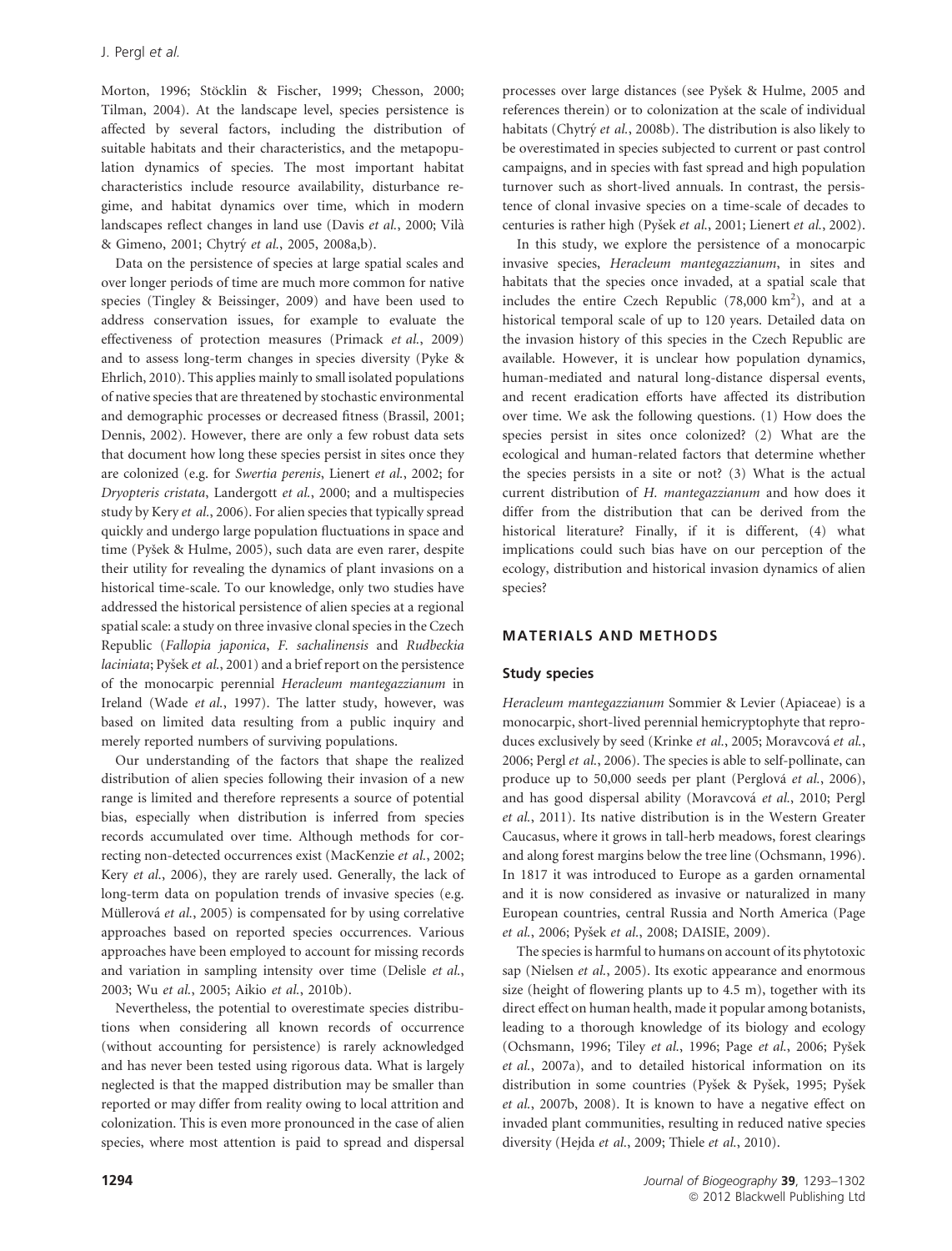#### Data

The study was carried out in the Czech Republic (Central Europe). The historical distribution was taken from the list of records published in Pyšek & Pyšek (1994); this list was updated up to the year 2007 with additional records from local herbaria, recent literature and unpublished data. From the resulting list of c. 650 localities, we selected sites for which the original source contained sufficient information to locate the site (in some cases supplemented by interviews with local people). Sites from the highly invaded region in western Bohemia, where the species was originally introduced to the Czech Republic (Pyšek, 1991; Müllerová et al., 2005), were excluded because it was not possible to distinguish among individual populations. The individual localities were considered as separate sites when they were at least 0.5 km apart.

This search yielded 521 sites that were invaded by H. mantegazzianum at some point between 1877, which is the date of the first record of the species in the wild in the Czech Republic (Holub, 1997), and 2007 (referred to hereafter as 'historical sites'; Fig. 1). These sites were visited in 2008 and 2009 to verify the presence of the species; the visits were made during the species' flowering time (June–July). If new sites with a H. mantegazzianum population (i.e. those that could not be assigned to any of the historical sites) (Fig. 1) were found when visiting historical sites, they were also recorded; we searched for them within a radius of  $c$ . 1–2 km of the historical site. As the revisited historical sites were distributed throughout the



Figure 1 Types of sites identified in this study. 'Historical' sites are those where the occurrence of Heracleum mantegazzianum was reported up to 2007. The species still occurs at some of these sites ('Persisting'), whereas it has disappeared from others, as inferred from its absence during systematic revisiting in the period 2008– 2009 ('Disappeared'). This recent research yielded information on new sites in which the species had not been recorded in the past ('New'). 'Current' sites therefore represent the actual distribution confirmed by the recent survey, while 'Cumulative' distribution refers to all sites, both 'Historical' and 'New', from which the species has ever been reported. Finally, the 'Real' distribution takes into account that there are 'Undetected' sites that escaped recording both in historical data up to 2007, and in the recent sampling in 2008–2009. The numbers in brackets show the representation of individual sites for H. mantegazzianum.

country, the occurrences recorded during the sampling of these sites reflect the current distribution reasonably well. Distinguishing the sites in this way made it possible to compare the distributions of H. mantegazzianum in the study region based on cumulative and on current data, using the common grid system for mapping species distributions in Central Europe (6' latitude  $\times$  10' longitude; Williamson et al., 2005).

Geographical coordinates were obtained for each revised or newly recorded site using GPS, and the following characteristics were recorded in the field.

1. Habitat, grouped as follows: riparian (banks of rivers, brooks and ponds); vicinity of roads; vicinity of paths; railway embankments and their vicinity; industrial sites in cities; public parks, including green areas and private gardens in cities and villages; orchards; disturbed ruderal sites in the landscape such as rubbish tips or quarries; managed and unmanaged meadows; arable fields; forest margins including shrubby edges. Some sites were assigned to more than one habitat type.

2. Intensity of human impact: each site was classified according to its location with respect to the limits of the nearest human settlement; this characteristic is termed 'urbanity' (yes, sites inside; no, outside the city/village; with sites occurring at the edge of the settlement classified in both categories).

3. The earliest year of record of H. mantegazzianum at a given historical site was used as a measure of the residence time at the site (year).

4. Climatic characteristics (mean January and June temperature, sum of annual precipitation) were obtained from a climate atlas (Quitt, 1971). Other characteristics, describing the possible effects of metapopulation dynamics, were assigned to each site using ArcGIS 9.2 (http://www.esri.com).

5. A buffer zone with a perimeter of 10 km was delimited around each site, and the total length of roads and rivers, as a surrogate of connectivity, was recorded. The number of other historical and new sites of H. mantegazzianum in the buffer zone was used as a measure of metapopulation connectivity and regional infestation.

6. The connectivity with potential source populations at the regional scale was characterized by using the following parameters: distance from the nearest neighbouring site (nearest-neighbour distance) and distance from the place of the first introduction into the Czech Republic (Lázně Kynžvart; distance to origin).

7. A map of landscape protected areas and national parks (CENIA, http://www.cenia.cz) was used to determine whether the site was located within a nature protection area (protected areas).

#### Statistical analysis

To test whether the persistence of the species at historical sites was lower or higher than expected by chance, counts of occurrences in the individual habitats, inside and outside the settlements, and inside and outside the protected areas, were compared by G-tests on contingency tables (e.g. Sokal & Rohlf, 1995). We used the same test to assess whether the observed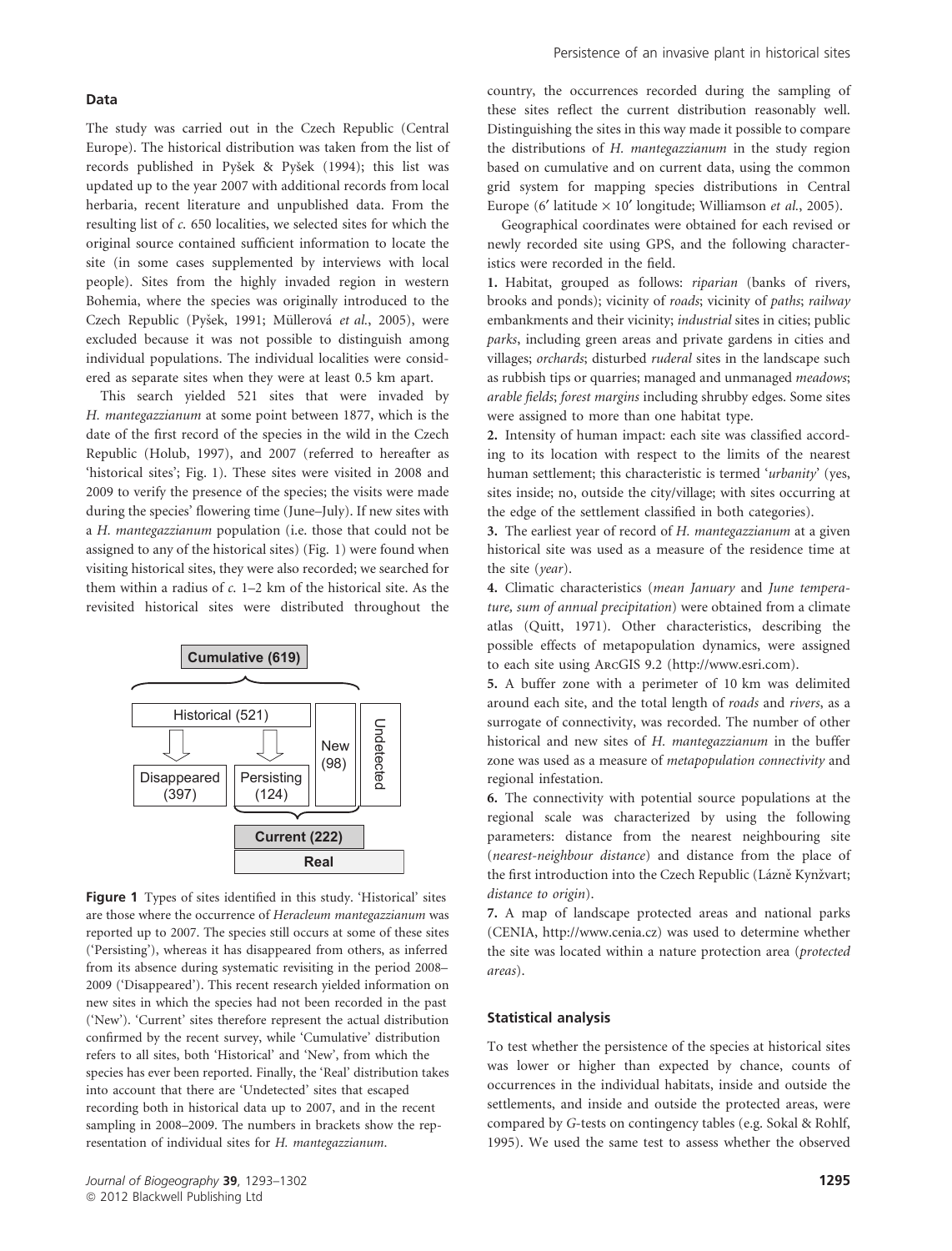distribution of records at historical and new sites in the individual habitats differs from that expected by chance. To ascertain in which habitats the records appeared lower or higher than could be expected by chance, adjusted standardized residuals of G-tests were compared with critical values of the normal distribution following Řehák & Řeháková (1986).

To test the roles of individual habitat types, climatic variables, geography, and human pressure on the persistence of populations at historical sites, classification trees (Breiman et al., 1984; De'ath & Fabricius, 2000) were used. The trees were constructed using binary recursive partitioning, with the default Gini index impurity measure used as the splitting index, in CART 6.0 (Breiman et al., 1984; Steinberg & Colla, 1995). To find an optimal tree, a sequence of nested trees of decreasing size, each being the best of all trees of its size, was produced, and their re-substitution relative errors, corresponding to residual sums of squares, were estimated. Ten-fold cross-validation was used to obtain estimates of cross-validated relative errors for these trees. Following De'ath & Fabricius (2000), a series of 50 cross-validations was run, and the most likely (modal) single minimum-cost tree was chosen for description.

# RESULTS

# Pattern of persistence of Heracleum mantegazzianum in historical sites and habitats

Historically, H. mantegazzianum was most frequently reported from forest margins (26.7% of the total number of records), riparian habitats (21.5%), roadsides (20.9%) and meadows (20.5%), with other habitats markedly less represented (Table 1). Of the total number of 521 historical sites visited at which H. mantegazzianum was recorded between 1899 and 2006, the species persisted in 124 sites, resulting in a total persistence of 23.8% across habitats. The persistence across individual habitat types was non-randomly distributed  $(G = 71.93; d.f. = 10; P < 0.001)$  and ranged from 11.5% to 54.2%, with H. mantegazzianum in meadows and forest margins persisting significantly ( $P < 0.05$ ) more than expected based on the pooled data, and in roads and parks significantly less; the persistence in other habitats types did not differ from the expected value (Table 1). Persistence differed significantly with respect to urbanity ( $G = 37.47$ ; d.f. = 1;  $P < 0.001$ ), with a higher proportion of persisting populations outside (34.2%) than inside (12.8%) urban areas. Of the total number, 188 sites were located inside protected areas (landscape protected areas, national parks, small-scale nature reserves), with persistence significantly  $(G = 21.21; d.f. = 1; P < 0.001)$  higher outside (30.0%) than inside (12.8%) protected areas.

The 98 new sites of H. mantegazzianum recorded during our sampling were distributed among habitats in a pattern similar to that of historical localities (Table 1); most new localities came from meadows (28.1%), forest margins (21.6%), road margins (14.4%) and riparian habitats (13.0%). The majority (79.6%) of newly recorded sites were from outside settlements. Table 1 Populations of Heracleum mantegazzianum in the Czech Republic persisting in revisited historical sites, and those recorded at new sites during the study. Numbers of populations are divided according to habitat, and historical sites are further separated into sites from which the species disappeared and those in which the species still occurs. Habitats are ranked according to H. mantegazzianum percentage persistence in the historical sites. Higher and lower values for disappearance and persistence than expected by chance (values in brackets) are marked by asterisks (\*< 0.05; \*\*<  $0.01$ ; \*\*\*<  $0.001$ ). Note that a site can be assigned to more than one habitat type. Terms used for the column headings correspond to the scheme in Fig. 1 and are described in Materials and Methods.

| Habitat          | Historical sites     |       |                           |                | <b>New</b>     |
|------------------|----------------------|-------|---------------------------|----------------|----------------|
|                  | Persistence<br>(9/6) | Total | Disappeared               | Persisting     | sites          |
| Meadow           | 54.2                 | 107   | 49 $(72.9)$ <sup>**</sup> | 58 $(34.1)***$ | 47             |
| Arable field     | 52.4                 | 21    | 10(14.3)                  | 11(6.7)        | 12             |
| Forest<br>margin | 43.2                 | 139   | 79 (94.6)                 | 60 $(44.3)^*$  | 24             |
| Riparian         | 31.3                 | 112   | 77 (76.3)                 | 35 (35.7)      | 23             |
| Path             | 29.7                 | 64    | 45 (43.6)                 | 19(20.4)       | 13             |
| Ruderal          | 29.6                 | 27    | 19(18.4)                  | 8(8.6)         | $\overline{4}$ |
| Industrial       | 27.3                 | 11    | 8(7.5)                    | 3(3.5)         | 1              |
| Railway          | 22.2                 | 36    | 28 (24.5)                 | 8(11.5)        | $\theta$       |
| Orchard          | 16.2                 | 37    | 31(25.2)                  | 6(11.8)        | 5              |
| Road             | 14.7                 | 109   | 93 $(74.2)^*$             | $16(34.8)***$  | 24             |
| Park             | 11.5                 | 61    | 54 (41.5)                 | $7(19.5)***$   | $\overline{c}$ |

Moreover, these data allowed us to compare the frequency distribution of habitats in which the species has been persisting with newly invaded habitats (Fig. 2). This comparison revealed a rather stable turnover in some habitats such as riparian sites, in orchards, along paths in the open landscape and in ruderal



Figure 2 Frequency distribution of habitats in historical sites of Heracleum mantegazzianum (those in which the species persisted) and in new sites in the Czech Republic. The overall distribution among persisting and new sites is non-random  $(G = 23.85;$ d.f. = 10;  $P < 0.01$ ), with habitats having marginally ( $P < 0.1$ ) fewer or more records than expected by chance marked by dots, and the habitat with highly significantly  $(P < 0.01)$  fewer records than expected by chance in new sites marked by two asterisks.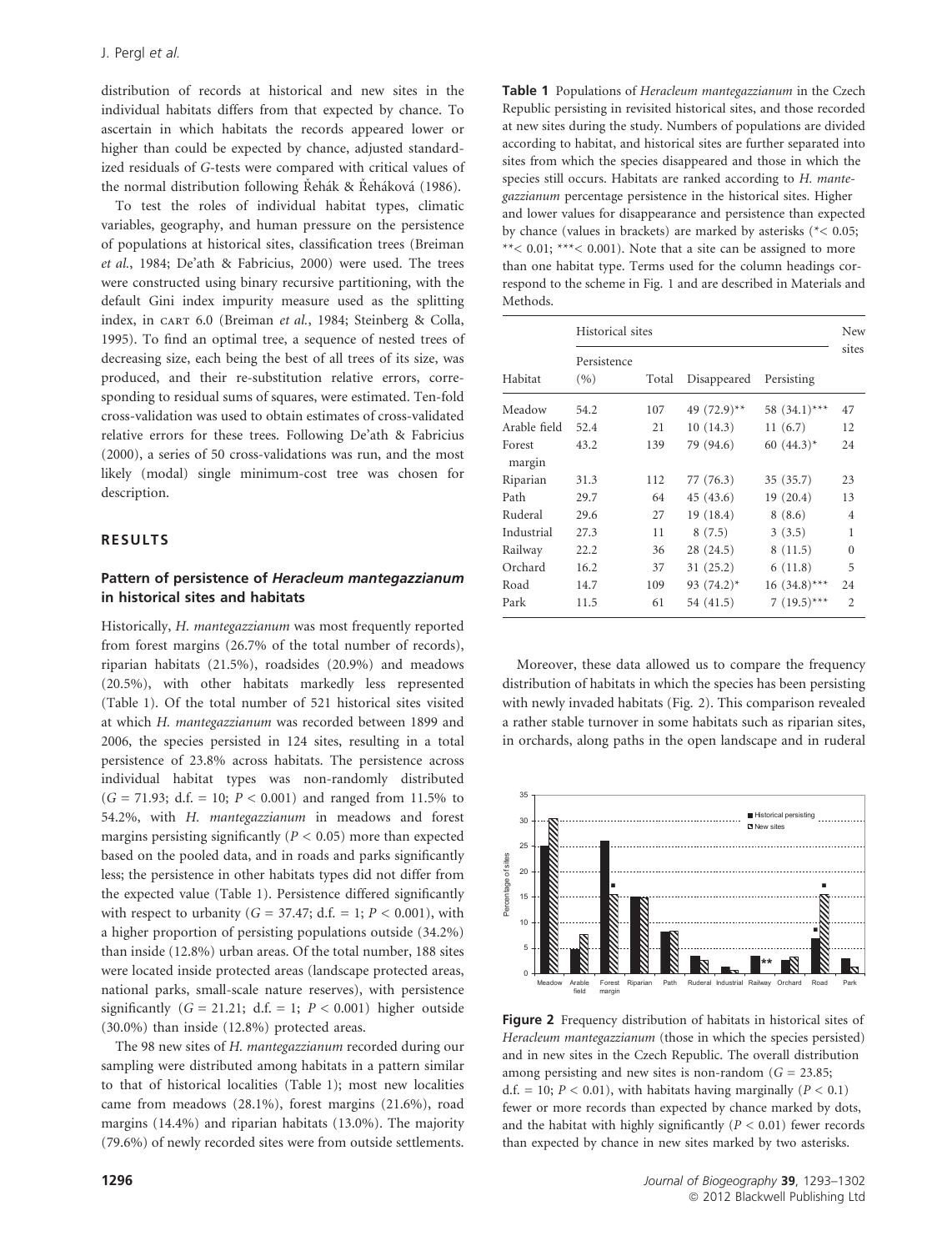habitats, but the dynamic nature of spread was reflected by a high proportion of new localities along roads (where persistence is low). In contrast, the current populations in forest margins, and even more so in railway embankments and their close vicinity, were recruited mostly from historical populations and did not represent independent de novo invasion events (Fig. 2).

#### Factors determining the persistence in historical localities

The best classification tree (Fig. 3) had eight terminal nodes and an overall misclassification rate of 20.7%. Misclassification of non-persisting populations of H. mantegazzianum was 19.9%, and misclassification of persisting populations was 23.4%. The factors that best explained the persistence were habitat, urbanity, distance to origin, metapopulation connectivity and nearest-neighbour distance. Populations in meadows exhibited higher persistence than those in all other habitat types. If the meadow site had low metapopulation connectivity, that is, if the number of populations in its surrounding buffer zone was lower than 17, the population persisted with higher probability than did populations with metapopulation connectivity above this threshold.

Populations in habitat types other than meadows exhibited lower persistence if they were located in urban areas and were more than 39 km from the origin, that is, the region where the species was first introduced to the country. Those located outside urban areas persisted better than did those in settlements, and their persistence also depended on the distance to origin, with a threshold of 67 km. Those located more than 67 km from the origin were differentiated, in terms of persistence, with respect to the nearestneighbour distance, with those located between 0.5 and 1.6 km from the next population being most likely to persist.

## Distribution inferred from data on persisting populations

The data made it possible to compare the distributions of H. mantegazzianum in the study region based on historical and actual data (Fig. 4). The map based on cumulative historical distribution up to 2007 suggested that 237 of the 672 grid cells in the Czech Republic were occupied by H. mantegazzianum, namely 35.2% (Fig. 4a). In fact, the species is now present in only 86 of the previously recorded grid cells (12.8% of the total number of grid cells in the country) (Fig. 4b). Therefore, a more realistic insight into its distribution can be gained by summing the grid cells in which it persisted with those from which it was newly recorded, giving a total number of 120; i.e. 17.8% of grid cells in the Czech Republic currently occupied (Fig. 4c). Cumulative data overestimate the actual distribution of H. mantegazzianum.

#### **DISCUSSION**

# Historical persistence of Heracleum mantegazzianum compared with other invasive species

Our data indicate that H. mantegazzianum disappeared from 76% of the total number of sites once colonized between the end of the 19th century and the present. The persistence rate in the Czech Republic is therefore markedly lower than that of 45% reported from Ireland for the same species (Wade et al., 1997). Apart from geographical differences in climate and land use between the two countries, as well as differences in the size and quality of the data sets (the Irish study was based on a



Figure 3 Classification tree for the persistence of Heracleum mantegazzianum at the investigated historical sites in the Czech Republic. Each splitting node (polygon with splitting variable name and splitting criterion) and each terminal node shows the number (N) of persisting (present) and non-persisting (absent) populations, expressed by numbers (cases and percentage) and horizontal bars (present in black; absent in grey).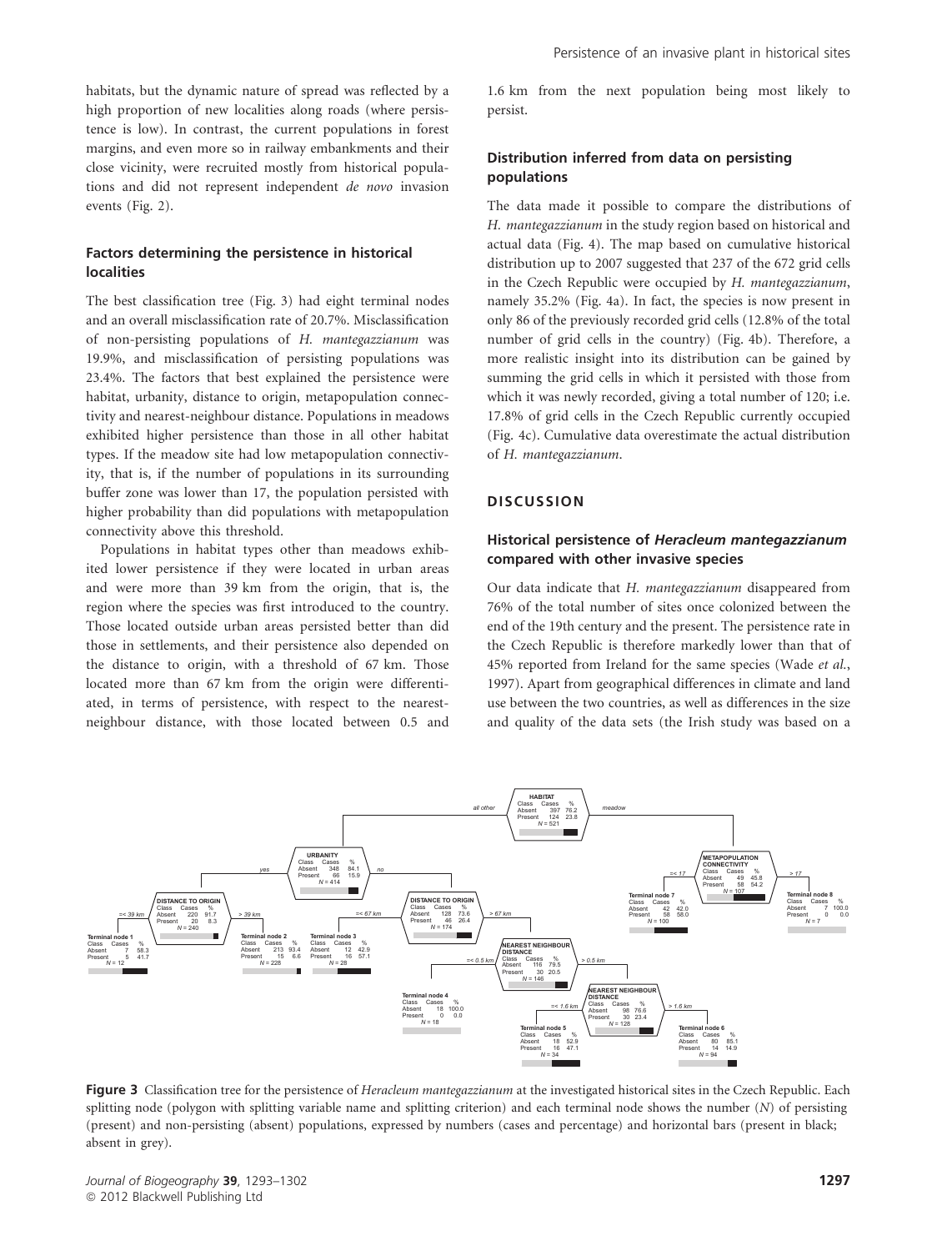

Fiqure 4 (a) Overview map showing the location of the study area in the Czech Republic. The remaining panels show grid maps for (b) all historical records of Heracleum mantegazzianum revised by this study in a 6' latitude  $\times 10'$  longitude mapping system; (c) the confirmed persistence of H. mantegazzianum at historical sites; and (d) the current distribution within the Czech Republic combining the persisting sites and newly recorded localities (2008–2009). Localities in the west Bohemian neighbourhood of Lázně Kynžvart [see Materials and Methods; marked  $\otimes$  in panel (b)] are excluded.

much smaller data set of 96 sites, compiled by interviewing stakeholders, and lacked an analysis of site characteristics and other factors relating to persistence), a possible explanation for the different findings is increased interest in the management and control of alien species. The Irish screening was completed by 1993. In the last few decades, H. mantegazzianum has been the subject of media coverage, leading to increased public awareness of the problem in the study region, and resulting in a number of local control campaigns (Nielsen et al., 2005; Pyšek et al., 2007c). These campaigns seem to have been particularly effective in protected areas targeted by conservation authorities, where the persistence was half (12.7%) of the average figure. The obvious role of management efforts is supported by comparing these results with data on a rare native species, Swertia perennis, which is not subject to control efforts, and which has much higher persistence rates. Revisiting sites identified from old herbarium records revealed that this long-lived perennial species persisted in 76% of sites, disappearing from only 24% as a result of change of land use (Lienert et al., 2002).

The marked difference between the persistence of H. mantegazzianum and that reported previously for other invasive species (Pyšek et al., 2001) can be explained by life-form. Such comparison is valid in the case of, for example, Fallopia and Rudbeckia taxa, which are the subject of comparable management efforts. Heracleum mantegazzianum is a short-lived monocarpic perennial (Pergl et al., 2006) that reproduces exclusively by seed and forms a short-term-persistent seed bank (Moravcová et al., 2006). This reproductive strategy makes H. mantegazzianum populations dependent on habitat disturbance and on the existence of microsites that favour its germination, early growth and subsequent completion of the life cycle. This may impose a considerable disadvantage on H. mantegazzianum compared with clonal invasive species that have been subject to similar eradication efforts in similar habitats and yet exhibit much higher persistence rates (exceeding 70%; Pyšek et al., 2001). This conclusion is supported by studies addressing native species that show that those with long-term-persistent seed banks have lower extinction rates than those with short-lived seed banks (Stöcklin & Fischer, 1999). In another study comparing trends in native species abundances over time, therophytes and geophytes exhibited much higher extinction rates than did other lifeforms (Stehlik et al., 2007).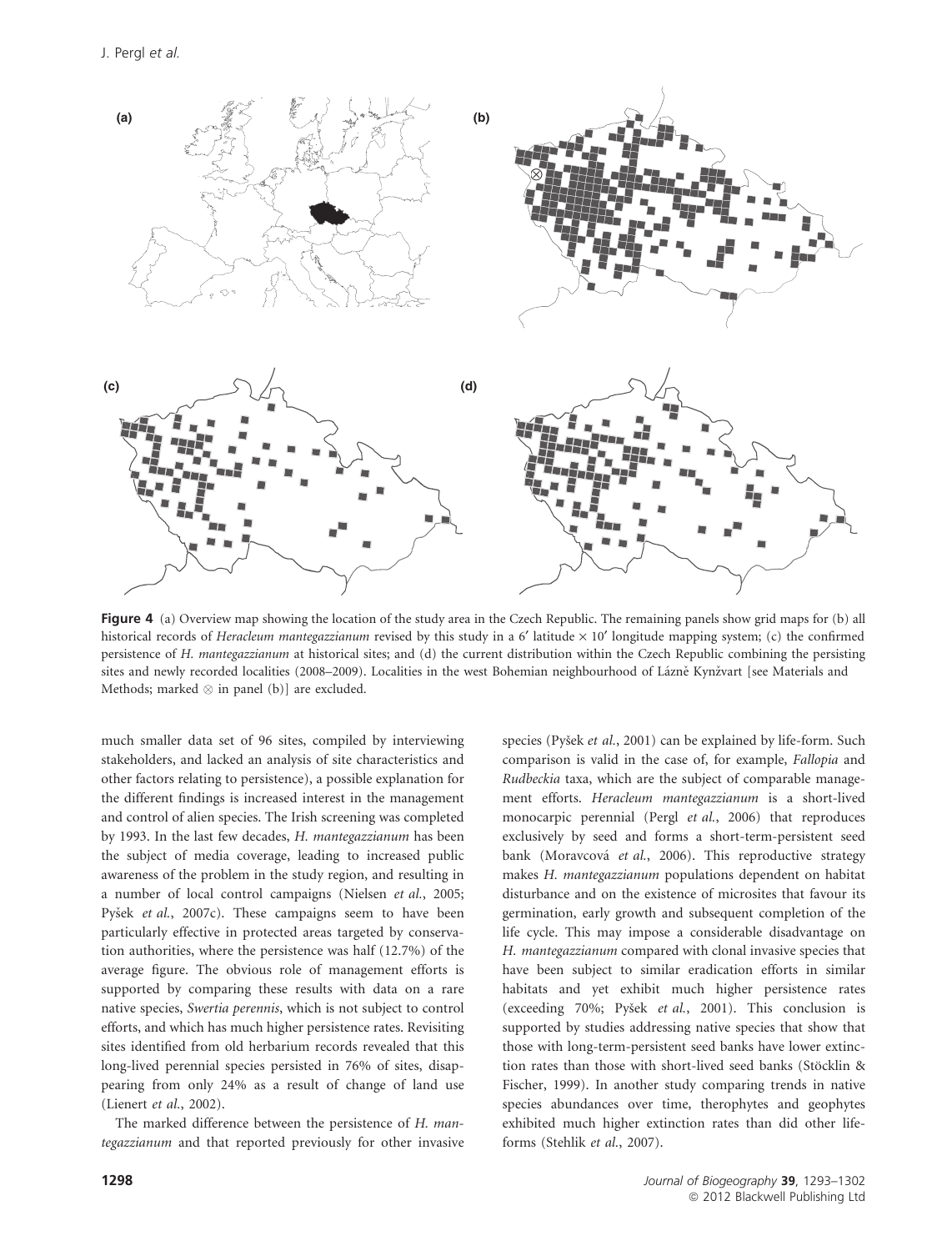#### Differences in persistence among habitats

Data on native species suggest that habitat destruction or change in land use are the most significant drivers of plant species loss and their diminishing ability to persist in a region (Lienert et al., 2002; Stehlik et al., 2007; Primack et al., 2009). However, the persistence of individual species in specific habitat types differs. Pyšek et al. (2001) found significant differences between the persistence of three clonal species (Fallopia japonica, F. sachalinensis and Rudbeckia laciniata) among the main groups of habitat types, with the highest persistence in the transport network and riparian habitats, and inter-specific differences reflecting the colonization potential and competitive abilities of the species studied. Heracleum mantegazzianum shows a similar pattern of persistence to R. laciniata, with some differences that can be attributed to eradication efforts targeted at H. mantegazzianum. The most striking differences in the persistence of this species, namely between sites located inside and outside urban areas, can be attributed to increasing public awareness, resulting in the removal of the species from human settlements and their neighbourhood. For example, the low persistence found in road verges, parks and similar habitats reflects increased eradication efforts at sites located close to human settlements, where the species is highly visible and attracts the attention of stakeholders. In contrast, the high persistence in meadows and forest margins indicates the importance of less disturbed habitats with lower human pressure under which the species maintains populations over a long time.

# Factors determining the historical persistence of Heracleum mantegazzianum

Habitat is the most important factor determining whether a population of H. mantegazzianum has persisted in a site or not, with meadow sites associated with a significantly higher probability of persistence than other sites. Additional factors such as urbanity, distance to origin, metapopulation connectivity and nearest-neighbour distance describe additional variation in the overall pattern.

The persistence of populations is still, after more than a century of ongoing invasion, significantly affected by proximity to the point of introduction (in 1877) and subsequent spread eastwards (mid-20th century) (Pyšek, 1991; Pyšek & Prach, 1993). This region is still highly invaded by H. mantegazzianum (Müllerová et al., 2005), and our findings indicate that the resulting propagule pressure affects the long-term survival of populations up to c. 40–70 km from the focus of the original invasion.

However, the classification tree revealed one result that is somewhat counterintuitive in terms of the direction of the effect. In meadow sites, populations of H. mantegazzianum persisted with a higher probability if the metapopulation connectivity was low; that is, the more populations that were located within the 10-km perimeter, the lower the persistence. A possible explanation is that densely invaded areas may

attract more investment in eradication, resulting in the successful removal of some populations. This conclusion seems to be partly supported by how the distance to the nearest neighbouring population affects the persistence of individual populations: among populations located outside settlements and far from the origin of invasion in the country, those located between 0.5 and 1.6 km from the next population showed the highest persistence rate. When above the upper threshold of this range, populations may be too far from each other to profit from the metapopulation connectivity, while those that are within the distance set by the lower threshold may suffer from the abovementioned tendency to attract eradication measures.

# Is our knowledge of the distribution of invasive species biased by the lack of data on their historical dynamics?

The knowledge of species distributions depends primarily on the scale of mapping, the quality of data, and the species itself (Mack, 2000; Hulme, 2003; Stohlgren, 2007). As precise actual distributions of species are rarely available, plant atlases usually rely on cumulative records gathered over the course of floristic surveys in a region (Petřík et al., 2010). However, the persistence issue is largely neglected, even though it is highly relevant for invasive species with highly dynamic spread and an affinity for unstable human-made habitats (e.g. Chytrý et al., 2005; Pyšek et al., 2010).

The results of our study suggest that the use of cumulative records as a measure of species distribution, as is common in invasion literature, can result in serious overestimation of the current situation. In the case of H. mantegazzianum, the actual figure is approximately doubled (overestimated by 98%). Inferring the distribution of the species from cumulative historical data reported in the literature and herbaria suggests that 237 grid cells are occupied, while the estimate based on the knowledge of species persistence in invaded sites and systematic recent sampling gives 120 grid cells, a figure that is much closer to reality. The degree of bias associated with the distribution of invasive species is likely to be species-specific. However, the level of bias generally depends on the ability of the species to persist in invaded sites, with the inferred distribution becoming less and less realistic as the species' persistence in the mapped region decreases. The deviation from reality of the inferred distribution based on historical data, which does not account for persistence, will therefore depend on modern floristic knowledge of the region as well as on the species persistence, which is related to the species traits and life history. In some dominant invasive species with clonal growth and high persistence in historical sites (up to 90%; Pyšek et al., 2001), the distribution based on cumulative historical data is likely to be highly reliable.

There are other factors that affect the accuracy of the picture obtained by using past floristic records. First, the magnitude of the bias depends on scale – mapping individual sites will increase the bias, while using grid cells  $(132 \text{ km}^2 \text{ in size in our})$ study) buffers the deviation if the species moves within the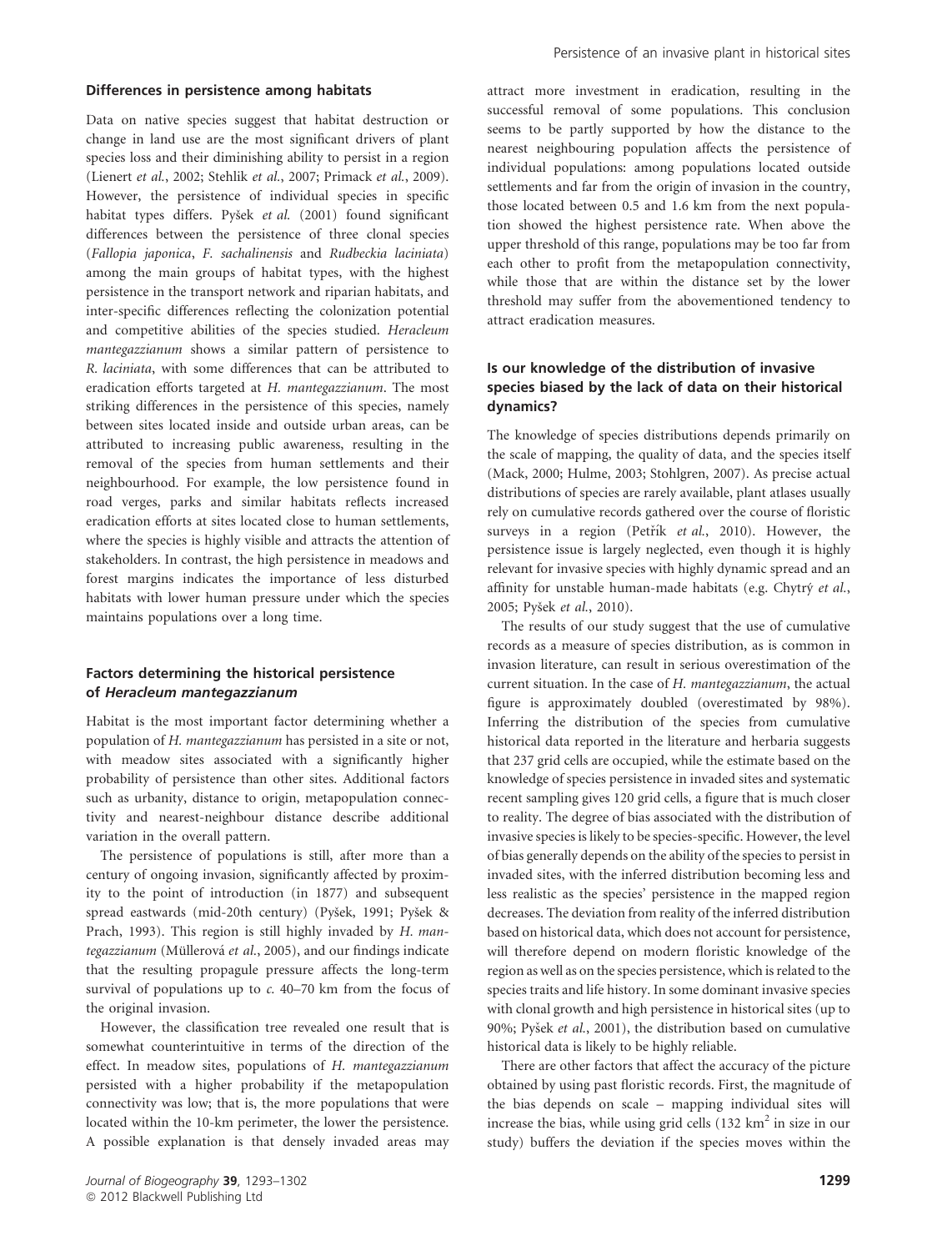same grid. The bias at the level of grid cells can also be assumed to be lower if the species is widespread and abundant over most of the study region. The issue becomes even more relevant when working at a finer scale or with species that have a clustered distribution in the region of interest. If such overestimated distributions are used as a basis for studies of invasion dynamics, there may be an underestimation of real dispersal distances (Aikio et al., 2010a) or, on the other hand, an overestimation of the invasion rate at larger scales (Fig. 3; Pyšek et al., 2008). Another important factor is the stage of invasion: those invading species that have filled their potential ranges (on average around 150 years for neophytes in Europe, but this period can extend up to 400 years; Williamson et al., 2009; Gassó et al., 2010) are likely to be prone to less bias because they are not in the phase of dynamic spread.

Heracleum mantegazzianum is an example of an invasive species for which management measures act as confounding factors, limiting our capacity to predict its distribution based on ecological factors. It needs to be emphasized that the decisive role of management in shaping patterns of persistence in H. mantegazzianum limits the conclusions of our study to noxious invasive species that are often targeted for control or local eradication attempts (see Nielsen et al., 2005 for an overview of its management in Europe). Heracleum mantegazzianum is also somewhat exceptional because it is easy to detect and because of its impact on human health (Pyšek, 1991; Müllerová et al., 2005). While these particular traits of H. mantegazzianum may make our results less generally applicable to the majority of invasive plant species, they nonetheless show that overestimating the existing infested area is likely to impact negatively on choosing the optimal eradication strategy (Panetta et al., 2011). As eradication success in plants depends on the total area infested (Rejmánek & Pitcairn, 2002), the correct determination of the target species distribution is a key aspect in deciding whether or not the eradication or containment is feasible.

# ACKNOWLEDGEMENTS

We thank Serban Proches and three anonymous referees for valuable comments on the manuscript, and David Richardson, Christina Alba and Laura Meyerson for editing our English. Special thanks go to Martin Pergl for his patience during the revision of sites, and to Jan Wild and Zuzana Sixtová for technical assistance. This work was funded by grants from the Academy of Sciences of the Czech Republic (nos IAA600050811, AV0Z60050516) and from the Czech Ministry of Education, Youth and Sports (LC06073 and MSM0021620828). P.P. acknowledges support by the Praemium Academiae award (AV0Z60050516) from the Academy of Sciences of the Czech Republic.

## **REFERENCES**

Aikio, S., Duncan, R.P. & Hulme, P.E. (2010a) Herbarium records identify the role of long-distance spread in the spatial distribution of alien plants in New Zealand. Journal of Biogeography, 37, 1740–1751.

- Aikio, S., Duncan, R.P. & Hulme, P.E. (2010b) Lag-phases in alien plant invasions: separating the facts from the artefacts. Oikos, 119, 370–378.
- Brassil, C.E. (2001) Mean time to extinction of a metapopulation with an Allee effect. Ecological Modelling, 143, 9–16.
- Breiman, L., Friedman, J.H., Olshen, R.A. & Stone, C.G. (1984) Classification and regression trees. Wadsworth International Group, Belmont, CA.
- Chesson, P. (2000) Mechanisms of maintenance of species diversity. Annual Review of Ecology and Systematics, 31, 343– 366.
- Chytrý, M., Pyšek, P., Tichý, L., Knollová, I. & Danihelka, J. (2005) Invasions by alien plants in the Czech Republic: a quantitative assessment across habitats. Preslia, 77, 339–354.
- Chytrý, M., Jarošík, V., Pyšek, P., Hájek, O., Knollová, I., Tichy´, L. & Danihelka, J. (2008a) Separating habitat invasibility by alien plants from the actual level of invasion. Ecology, 89, 1541–1553.
- Chytrý, M., Maskell, L.C., Pino, J., Pyšek, P., Vilà, M., Font, X. & Smart, S.M. (2008b) Habitat invasions by alien plants: a quantitative comparison among Mediterranean, subcontinental and oceanic regions of Europe. Journal of Applied Ecology, 45, 448–458.
- DAISIE (eds) (2009) Handbook of alien species in Europe. Springer, Berlin.
- Davis, M.A. (2009) Invasion biology. Oxford University Press, Oxford.
- Davis, M.A., Grime, J.P. & Thompson, K. (2000) Fluctuating resources in plant communities: a general theory of invasibility. Journal of Ecology, 88, 528–534.
- De'ath, G. & Fabricius, K.E. (2000) Classification and regression trees: a powerful yet simple technique for ecological data analysis. Ecology, 81, 3178–3192.
- Delisle, F., Lavoie, C., Jean, M. & Lachance, D. (2003) Reconstructing the spread of invasive plants: taking into account biases associated with herbarium specimens. Journal of Biogeography, 30, 1033–1042.
- Dennis, B. (2002) Allee effects in stochastic populations. Oikos, 96, 389–401.
- Gassó, N., Pyšek, P., Vilà, M. & Williamson, M. (2010) Spreading to a limit: the time required for a neophyte to reach its maximum range. Diversity and Distributions, 16, 310–311.
- Hejda, M., Pyšek, P. & Jarošík, V. (2009) Impact of invasive plants on the species richness, diversity and composition of invaded communities. Journal of Ecology, 97, 393–403.
- Holub, J. (1997) Heracleum bolševník. Květena České republiky, Vol. 5 (ed. by B. Slavík, J. Chrtek Jr and P. Tomšovic), pp. 386-395. Academia, Prague.
- Hulme, P.E. (2003) Biological invasions: winning the science battles but losing the conservation war? Oryx, 37, 178–193.
- Kery, M., Spillmann, J.H., Truong, C. & Holderegger, R. (2006) How biased are estimates of extinction probability in revisitation studies? Journal of Ecology, 94, 980–986.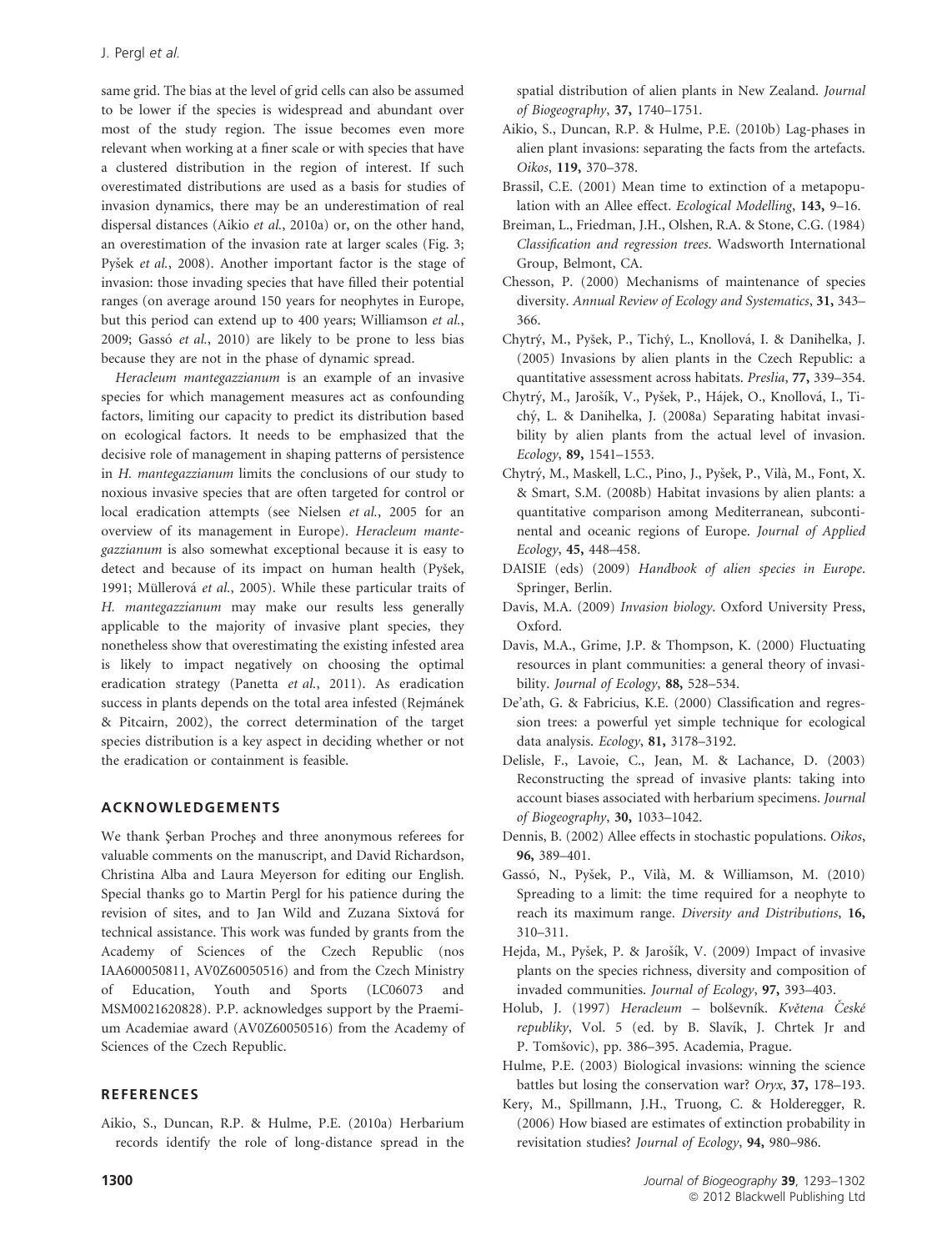- Krinke, L., Moravcová, L., Pyšek, P., Jarošík, V., Pergl, J. & Perglová, I. (2005) Seed bank in an invasive alien Heracleum mantegazzianum, and its seasonal dynamics. Seed Science Research, 15, 239–248.
- Landergott, U., Schneller, J.J., Holderegger, R. & Kozlowski, G. (2000) Population history of the rare fern species Dryopteris cristata in Switzerland. Botanica Helvetica, 110, 151–170.
- Law, R. & Morton, R.A. (1996) Permanence and the assembly of ecological communities. Ecology, 77, 762–775.
- Lienert, J., Fischer, M. & Diemer, M. (2002) Local extinctions of the wetland specialist Swertia perennis L. (Gentianaceae) in Switzerland: a revisitation study based on herbarium records. Biological Conservation, 103, 65–76.
- Mack, R.N. (2000) Assessing the extent, status, and dynamism of plant invasions: current and emerging approaches. Invasive species in a changing world (ed. by H.A. Mooney and R.J. Hobbs), pp. 141–168. Island Press, Washington, DC.
- MacKenzie, D.I., Nichols, J.D., Lachman, G.B., Droege, S., Royle, J.A. & Langtimm, C.A. (2002) Estimating site occupancy rates when detection probabilities are less than one. Ecology, 83, 2248–2255.
- Moravcová, L., Pyšek, P., Pergl, J., Perglová, I. & Jarošík, V. (2006) Seasonal pattern of germination and seed longevity in the invasive species Heracleum mantegazzianum. Preslia, 78, 287–301.
- Moravcová, L., Pyšek, P., Jarošík, V., Havlíčková, V. & Zákravsky´, P. (2010) Reproductive characteristics of neophytes in the Czech Republic: traits of invasive and non-invasive species. Preslia, 82, 365–390.
- Müllerová, J., Pyšek, P., Jarošík, V. & Pergl, J. (2005) Aerial photographs as a tool for assessing the history of invasion by Heracleum mantegazzianum. Journal of Applied Ecology, 42, 1042–1053.
- Nielsen, C., Ravn, H.P., Cock, M. & Nentwig, W. (eds) (2005) The giant hogweed best practice manual: guidelines for the management and control of an invasive weed in Europe. Danish Centre for Forest, Landscape and Planning, Copenhagen.
- Ochsmann, J. (1996) Heracleum mantegazzianum Sommier et Levier (Apiaceae) in Deutschland: Untersuchungen zur Biologie, Verbreitung, Morphologie und Taxonomie. Feddes Repertorium, 107, 557–595.
- Page, N.A., Wall, R.E., Darbyshire, S.J. & Mulligan, G.A. (2006) The biology of invasive alien plants in Canada. 4. Heracleum mantegazzianum Sommier & Levier. Canadian Journal of Plant Science, 86, 569–589.
- Panetta, F.D., Cacho, O., Hester, S., Sims-Chilton, N. & Brooks, S. (2011) Estimating and influencing the duration of weed eradication programmes. Journal of Applied Ecology, 48, 980–988.
- Pergl, J., Perglová, I., Pyšek, P. & Dietz, H. (2006) Population age structure and reproductive behavior of the monocarpic perennial Heracleum mantegazzianum (Apiaceae) in its native and invaded distribution ranges. American Journal of Botany, 93, 1018–1028.
- Pergl, J., Müllerová, J., Perglová, I., Herben, T. & Pyšek, P. (2011) The role of long-distance seed dispersal in the local population dynamics of an invasive plant species. Diversity and Distributions, 17, 725–738.
- Perglová, I., Pergl, J. & Pyšek, P. (2006) Flowering phenology and reproductive effort of the invasive alien plant Heracleum mantegazzianum. Preslia, 78, 265–285.
- Petřík, P., Pergl, J. & Wild, J. (2010) Recording effort biases the species richness cited in plant distribution atlases. Perspectives in Plant Ecology, Evolution and Systematics, 12, 57–65.
- Primack, R.B., Miller-Rushing, A.J. & Dharaneeswaran, K. (2009) Changes in the flora of Thoreau's Concord. Biological Conservation, 142, 500–508.
- Pyke, G.H. & Ehrlich, P.R. (2010) Biological collections and ecological/environmental research: a review, some observations and a look to the future. Biological Reviews, 85, 247– 266.
- Pyšek, P. (1991) Heracleum mantegazzianum in the Czech Republic: dynamics of spreading from the historical perspective. Folia Geobotanica & Phytotaxonomica, 26, 439-454.
- Pyšek, P. & Hulme, P.E. (2005) Spatio-temporal dynamics of plant invasions: linking pattern to process. Ecoscience, 12, 302–315.
- Pyšek, P. & Prach, K. (1993) Plant invasions and the role of riparian habitats: a comparison of four species alien to central Europe. Journal of Biogeography, 20, 413–420.
- Pyšek, P. & Pyšek, A. (1994) Současný výskyt druhu Heracleum mantegazzianum v České republice a přehled jeho lokalit. Zprávy České Botanické Společnosti, 27, 17–30.
- Pyšek, P. & Pyšek, A. (1995) Invasion by Heracleum mantegazzianum in different habitats in the Czech Republic. Journal of Vegetation Science, 6, 711–718.
- Pyšek, P., Mandák, B., Francírková, T. & Prach, K. (2001) Persistence of stout clonal herbs as invaders in the landscape: a field test of historical records. Plant invasions: species ecology and ecosystem management (ed. by G. Brundu, J. Brock, I. Camarda, L. Child and M. Wade), pp. 235–244. Backhuys Publishers, Leiden.
- Pyšek, P., Cock, M.J.W., Nentwig, W. & Ravn, H.P. (eds) (2007a) Ecology and management of giant hogweed (Heracleum mantegazzianum). CAB International, Wallingford, UK.
- Pyšek, P., Müllerová, J. & Jarošík, V. (2007b) Historical dynamics of Heracleum mantegazzianum invasion at regional and local scales. Ecology and management of giant hogweed (Heracleum mantegazzianum) (ed. by P. Pyšek, M.J.W. Cock, W. Nentwig and H.P. Ravn), pp. 42–54. CAB International, Wallingford, UK.
- Pyšek, P., Krinke, L., Jarošík, V., Perglová, I., Pergl, J. & Moravcová, L. (2007c) Timing and extent of tissue removal affect reproduction characteristics of an invasive species Heracleum mantegazzianum. Biological Invasions, 9, 335– 351.
- Pyšek, P., Jarošík, V., Müllerová, J., Pergl, J. & Wild, J. (2008) Comparing the rate of invasion by Heracleum